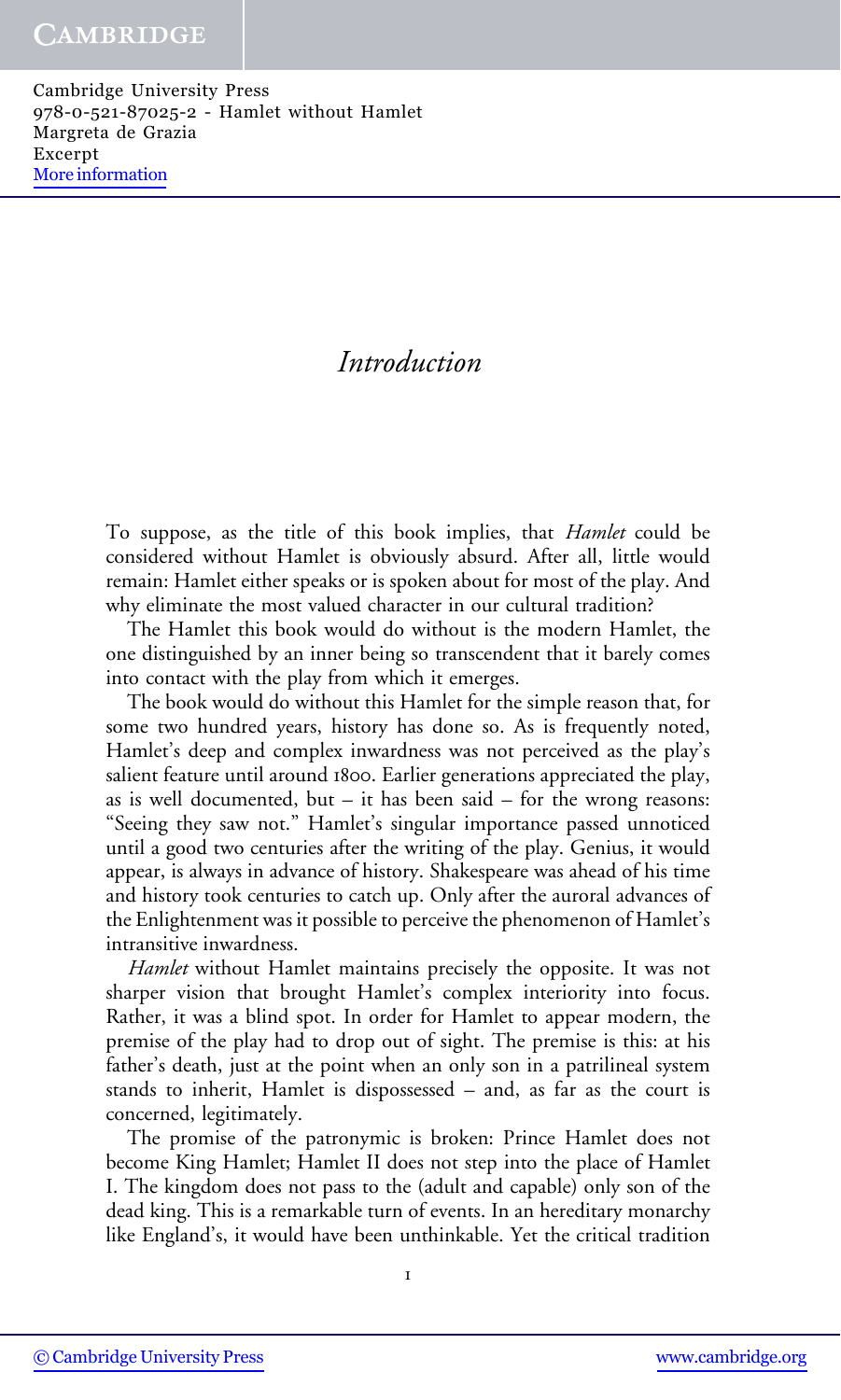#### 2 *Hamlet* without Hamlet

has mainly ignored the upset, as if dispossession were of no consequence. Hamlet's bereavement at the play's start has been considered in light of his father's sudden death and his mother's hasty remarriage, but without acknowledgment of how both events have left him disentitled.

And yet surely the loss of the kingdom affects what Hamlet has within. A prince bereft of his prospective kingdom, like any man deprived of his expected estate, must feel the injury. That the blow has been dealt legally – approved by the Danish Council, consolidated by marriage to the Queen – hardly lessens the damage.

At Elsinore, Hamlet has no choice but to keep his resentment to himself: "Break, my heart, / For I must hold my tongue."<sup>1</sup> If at court Hamlet were to protest the election of another over himself, he would be guilty of the highest crime in the land: treason. Only in jest does he venture complaint, "I lack advancement" (3.2.331). Only in private does he confide that the same man who has killed his father and married his mother has "[p]opp'd in between th'election and my hopes" (5.2.65). To early readers and audiences, the evasion that has mystified so many modern critics – "I have that within which passes show"  $(1.2.85)$  – might have been quite transparent. Transparent, too, for the characters within the play. The king calls for an investigation at court to determine the cause of Hamlet's distraction; but might it not, like an open secret, be obvious to all?

When under the protection of his antic disposition, Hamlet no longer needs to hold his tongue; it is perhaps not irrelevant that, in the words of the great jurist Edward Coke, "he that is non compos mentis . . . cannot commit High Treason."<sup>2</sup> So immunized, he is free to hint broadly at the cause of his transformation. Time and again he refers to himself in terms of lack: he is a starving horse; a castrated capon; a thankless beggar; a hollow reed; a trapped prisoner; a disgruntled menial; a contumacious poor man, dreadfully attended, who can remunerate only with a halfpennyworth of thanks. His purse has been cut and pocketed by another man; the hands he swears by are retaliatory "pickers and stealers" (3.2.327). In the letter he writes upon return from his sea-faring voyage, he characterizes himself as "Naked" and "Alone" (4.7.42, 50, 51).

In a world in which men fight and kill for land – "A poisons him i'th'garden for his estate"  $(3.2.255)$  – the importance of the realm to Hamlet might well be a given. It does more than give substance to his state of dejection at the play's start: it knits him into the fabric of the play. The play opens with threatened invasion and ends in military occupation. Framed by territorial conflict, it stages one contest over land after another.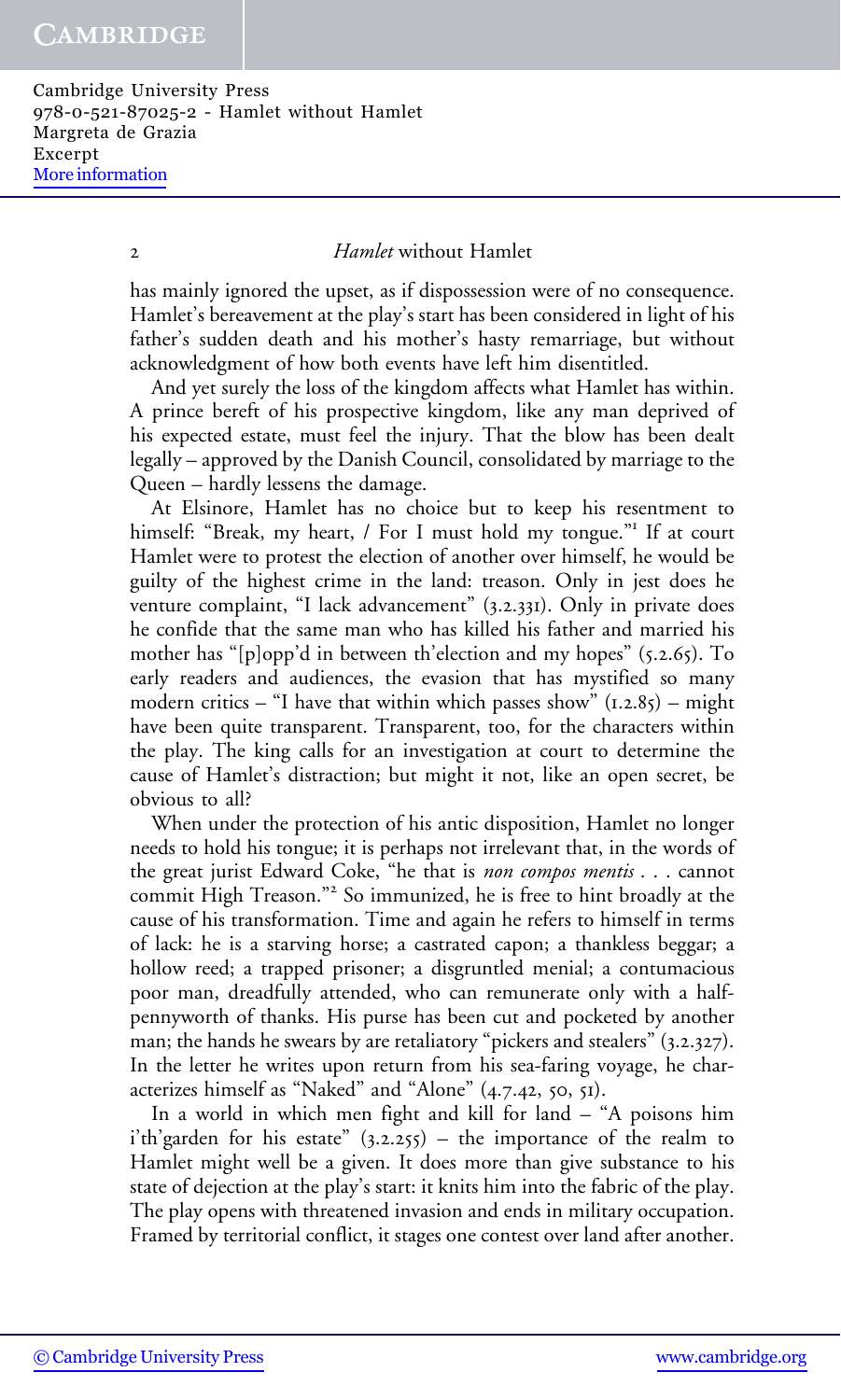#### Introduction 3

Fortinbras I and Hamlet I clash over crown lands, Hamlet I and Claudius over the garden kingdom, Gonzago and Lucianus over the "bank of flowers" or "estate," Norway and Poland over a garrisoned "patch of ground," the boy and adult companies over the commercial stage, the Crown and the Church over the churchyard, Laertes and Hamlet over the flower-strewn grave pit of Ophelia, and the actor who plays Hamlet and any other actor who challenges him over the performative arena of the stage.

The language of the play itself upholds the attachment of persons to land, human to humus. Flesh and earth repeatedly coalesce through overlaps of sound and sense, as they do in the name of the first man, called after not his father but the dust from which he was fashioned, adamah, the Hebrew word for clay; Hamlet plays on the primal cognomen when he refers to that clayey "piece of work" (2.2.303) as a "quintessence of dust" (2.2.308). Mole and mold are interchangeable spellings for the word designating not only loose soil, but also both a subterranean mammal and a dark skin growth. Hamlet accuses his mother of battening on a *moor* (3.4.67), implying an appetite for both blackened flesh and wasteland. One substance can be used to repair another: holes in earthen walls are patched with the pulverized flesh of Caesar ("that earth which kept the world in awe," 5.1.208) and pocks on the skin are smoothed over with cosmetic plaster ("an inch thick," 5.1.187–8). The *weeds* which clothe bodies also cover turf: Ophelia falls down into the brook with her "weedy trophies" and is pulled down further, "[t]o muddy death," by her sodden garments (4.7.173, 182). Her brother hopes her dead body will, like a flower bed, sprout violets. Men are commensurate with the acreage they possess, as if their bodies were literally extended by the tracts of land they hold by inheritance, purchase, or conquest. And however enlarged in life, even if to imperial proportions, bodies at death shrink to the size of a grave plot, or to smaller still: to the dimensions of the deed by which lands are conveyed, one stretch of parchment coterminous with another.

As Hamlet's dispossession has been ignored, so, too, has *Hamlet's* investment in land. The connection between character and plot has thereby disappeared: the play has been seen as a mere pretext for the main character, quite literally so when it is assumed that the play's structure derived from an earlier revenge play, the hypothetical Ur-Hamlet, while Hamlet's character issued purely from Shakespeare's creative imagination. Scholarship has been content to treat the plot as inert backdrop to the main character who can readily leave it behind to wander into other and later works, no strings attached. Thus for the better part of its critical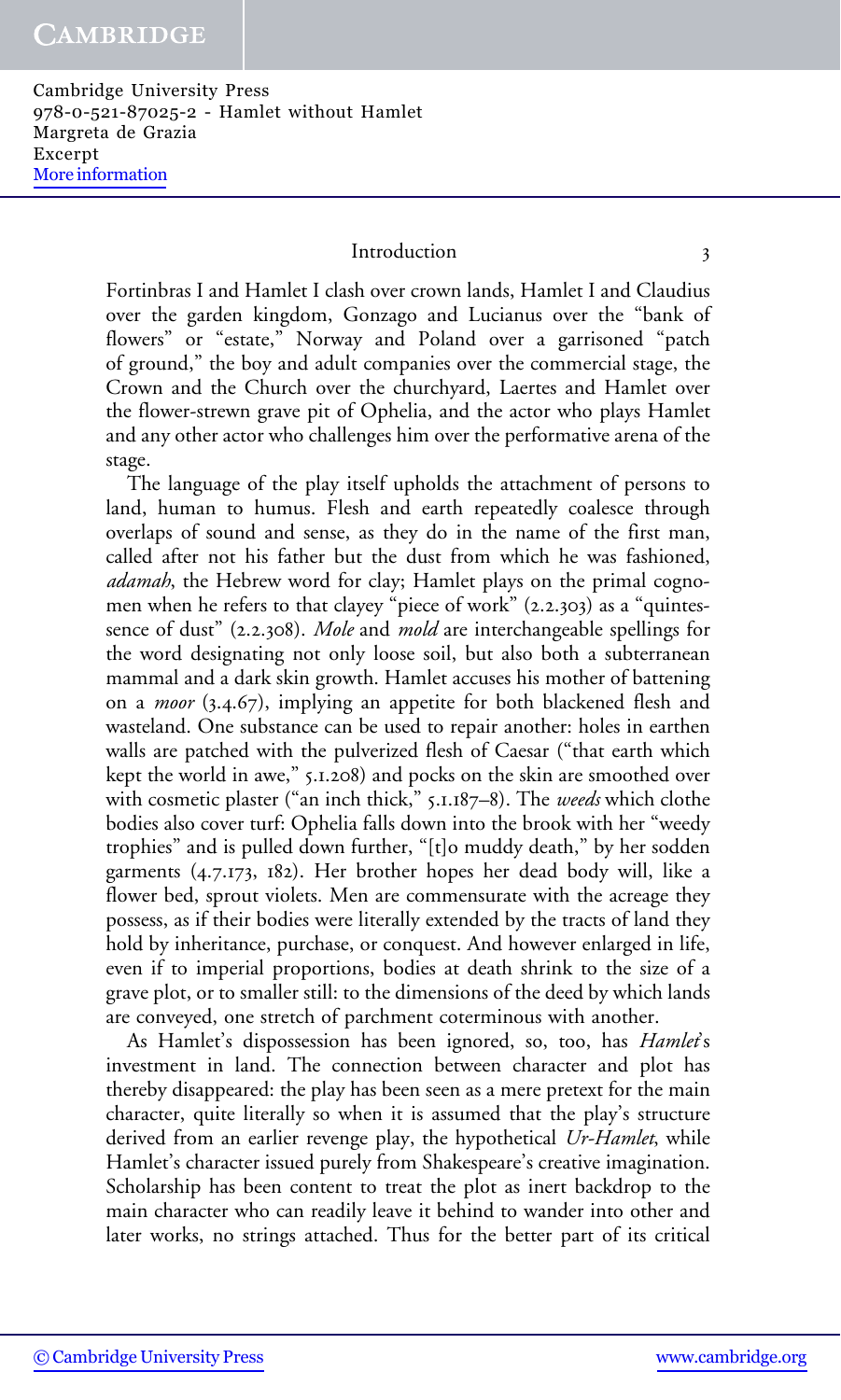#### 4 Hamlet without Hamlet

history, Hamlet (to invert this book's title) has existed without *Hamlet*. Indeed one of the great sources of Hamlet's enduring cultural prominence is his free-standing autonomy. Existing independently of the play in which he appears, he glides freely into other texts, both fictional and theoretical. Nor does he stop there. In numerous allusions and accounts, he leaves his fictionalized textual provenance altogether to appear in the ranks of historical personages. Like Germany's Luther, France's Descartes, Italy's Machiavelli, and England's Bacon or Hobbes, he is accorded epochal status for inaugurating a distinctly modern consciousness.

As we shall see, Hamlet's disengagement from the land-driven plot is the very precondition of the modernity ascribed to him after 1800. Adrift from the plot, he assumes the self-determining autonomy that opens him to later projections. Yet as Chapter 1, "Modern Hamlet," demonstrates, during the first century of its production the play was deemed old-fashioned and even barbaric. Only after the turn of the eighteenth century did the play take on its modern cast, and in response to a radical critical maneuver: the main character was abstracted from the exigencies of the plot.

Chapter 2, "'Old mole': the modern telos and the return to dust," shows how the onset of the modern epoch was itself imagined as a disembedding or deracination. In the grand periodizing narratives of both Hegel and Marx, the affinity between persons and land must be dissolved before history can break into the modern period. For ideational Hegel, the release occurs when the Reformation severs faith from the Holy Land. For materialist Marx, it happens when Primitive Accumulation evicts peasants from the soil.

The next three chapters demonstrate how the play counteracts such narratives by affirming the attachment their historical programs would dissolve. Indeed, the temporal schema of the play will not allow for its dissolution. Chapter 3, "Empires of World History," shows how the play situates the fall of Denmark within both an imperial history of territorial transfer (ancient and modern) and Britain's own history of conquest in the eleventh century by both Danes and Normans. Chapter 4, "Generation and Degeneracy," focuses on the generational interval that organizes the devolution of estate in family history or genealogy. Chapter 5, "Doomsday and Domain," demonstrates how the lay of the land is fixed or altered in anticipation of the world's end, the consummation of salvational history.

The final Chapter 6, "Hamlet's Delay," circles back to the auroral breakthrough of 1800 when criticism fixed on a duration more personal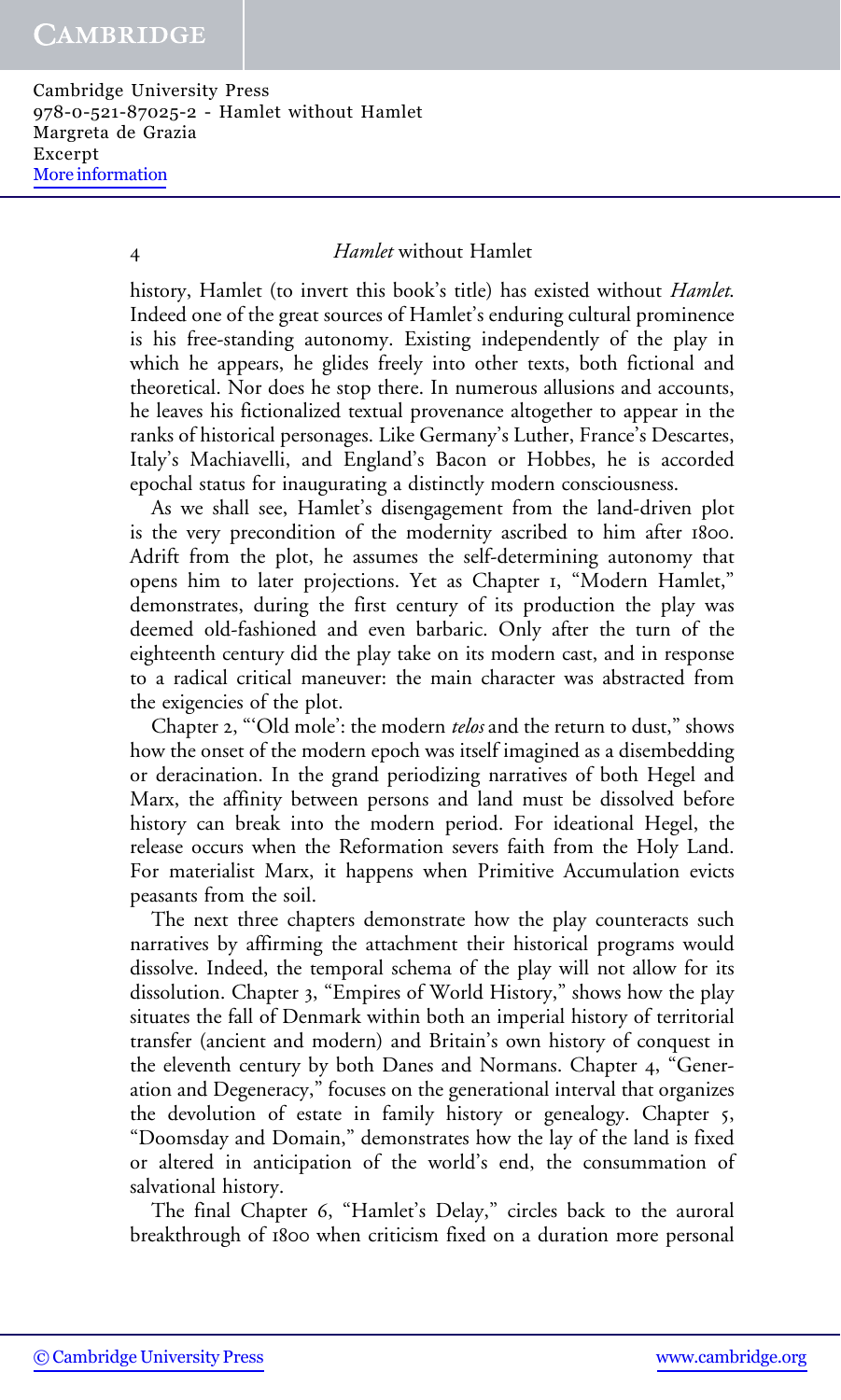#### Introduction 5

than those marked by empire, genealogy, and eschatology: the time it takes Hamlet to act. The question of his delay has driven critical inquiry deep into Hamlet's psyche where it has discovered an inexhaustible hermeneutic resource from which some of the most brilliant readings in the entire critical tradition have been fashioned. And yet irregularities – of speech, behavior, comportment – which modern readings take as symptoms of psychic disorder were once the signature stunts and riffs of the Clown, madman, Vice, and devil: all stock figures of privation and therefore suitable role models for the dispossessed prince.

Hamlet without Hamlet makes a sweeping claim: a 200-year-old critical tradition has been built on an oversight (and of the play's premise, no less). It supports that claim by illustrating what happens when what has been overlooked is brought back into view. This is not, it must be said, the same as retrieving *Hamlet* as intended by Shakespeare or as experienced by its first readers and audiences. (Unmodernizing the play is not the same as restoring its original meaning.) For the project is not to identify what the play was in 1600 but rather what it could not possibly be after 1800 and as long as Hamlet's interiority was taken as the vortical subject of the play. In the process, Hamlet will not lose his centrality or his complexity, but they will be a function not of his intransitive and unfathomable depth but of his worldliness as dramatized by the play's dialogue and action. What he will lose is the monadic exclusivity that alienates him from the play. "What goes on inside" Hamlet, of course, will always be a challenge in a play in which even his monosyllabic disclaimer "I know not 'seems'" (1.2.76) is fraught with ambiguity. But whether the category of the psychological will remain the best hermeneutic for meeting the challenge depends on whether it can survive the demystification. If there is any test for such a radical reconfiguring of the play, it can only be in the details of its readings. When newly contextualized, words, passages, even props passed over by the editorial and critical tradition should take on new life.

Thus in the graveyard scene amidst so much commentary on tracts of land, from graves to empires, it has not been noted that a *hide* denotes a measure of land as well as the skin of a man ("a tanner's hide") or of a beast (parchment of sheep or calves), or that *Doomsday* conjoins *domain* and doom, land and judgment, a pairing that twice recurs when land and law appear as textual alternatives. As might be expected, references to heraldry, the system that encodes dynastic identity, have been under-glossed. They multiply in the avenger Pyrrhus who blazes forth like a coat-of-arms, in Laertes' call for an heraldic panel to reinstate his father's honor after his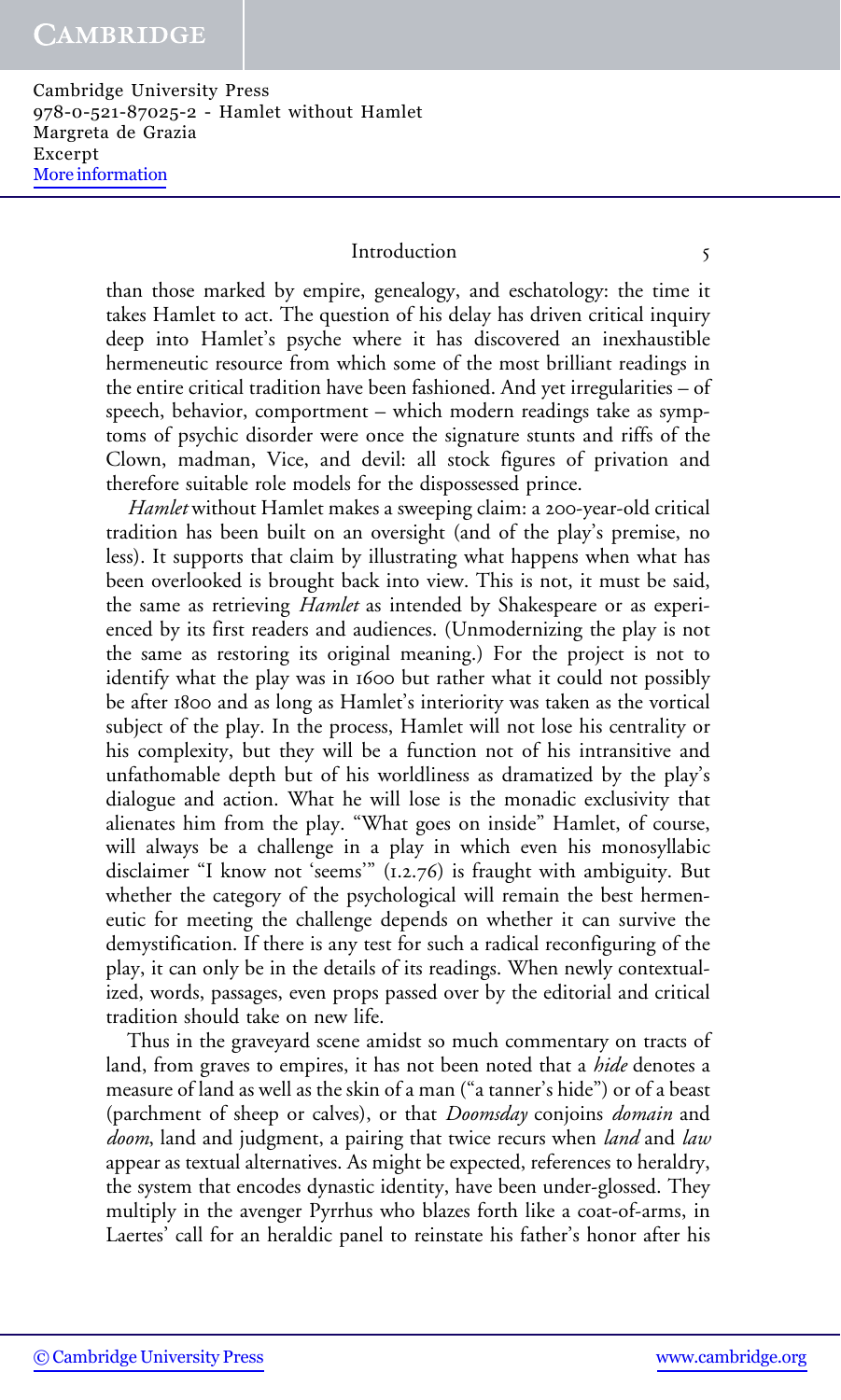#### 6 Hamlet without Hamlet

disgraceful burial, and in the armigerous boast of the grave-maker. The play's allusions to mythical and biblical women – Niobe, Hecuba, Jepthah's daughter – all pertain to the cutting off of progeny or lineage. In the Mousetrap play, the prop of a bank of flowers gives material form to the dynastic fantasy of a flourishing and fruitful estate; its dark double is the lethal "wharf" from which a *mountebank* has gathered the toxic weeds for the poison that wipes out the entire dynastic line. Aslant a similar bank grows the downcast willow that Ophelia drapes with weeds, in grotesque parody of the abundantly fruitful genealogical oak. Appropriately it is this play which coins a toponym, groundlings, for those who pay ground rent to the theater for a place to stand. Other names similarly encode relations to land: of ownership, of labor, of vagrancy.

In a play that has generated more commentary than any other, it is surprising to find any textual strains that have eluded editorial and critical scrutiny. Yet even this small sampling suggests a certain bias. Amidst so many instances of the close kinship between human and humus, man and manor, titles and entitlement, *dominus* and *domus*, even the protagonist's name begins to resonate. Hamme, as the earliest dictionaries establish, derives from the Germanic word for home. A hamlet is a cluster of homes: a kingdom in miniature.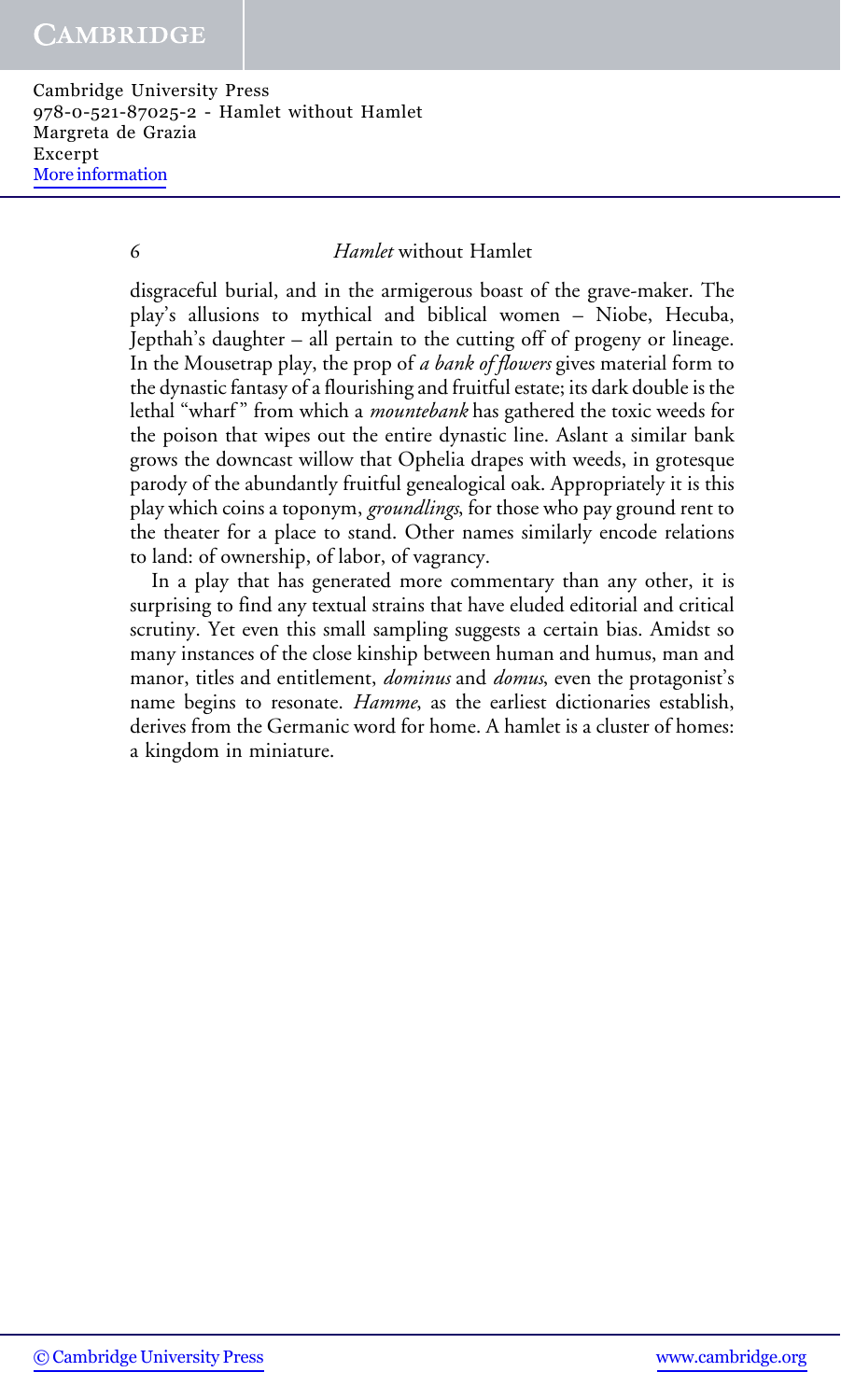#### CHAPTER 1

## Modern Hamlet

No work in the English canon has been so closely identified with the beginning of the modern age as *Hamlet*. The basis of the identification is so obvious now that it hardly needs to be stated. By speaking his thoughts in soliloquy, by reflecting on his own penchant for thought, by giving others cause to worry about what he is thinking, Hamlet draws attention to what is putatively going on inside him. In recognition of his psychological depth and complexity, Hamlet has been hailed as the inaugural figure of the modern period: "the Western hero of consciousness," "[a]n icon of pure consciousness," "a distinctly modern hero," providing "the premier Western performance of consciousness."<sup>1</sup>

Yet early allusions to *Hamlet* suggest that in its own time the play was considered behind the times rather than ahead of them. To begin with, Shakespeare's *Hamlet* was a recycling of an earlier play. Even the supposed original or Ur-Hamlet was remembered not for its novelty but for its tired formulas and stock devices.<sup>2</sup> A remark from 1589 satirizes the play for its dependence on the ancient Senecan elements of murder, madness, and revenge, and for its studied diction fraught with commonplaces ("good sentences") and set-pieces ("handfuls . . . of tragical speeches").<sup>3</sup> Another reference, from 1596, indicates that the play was already so familiar that the Ghost's injunction – "Hamlet, revenge!" – registered as a byword.<sup>4</sup>

These responses to the Ur-Hamlet might just as well have greeted Shakespeare's *Hamlet* when it was first staged several years later. Like its predecessor, it was set in the remote times of Nordic saga. It, too, depended on the Senecan formula of murder, madness, and revenge. It, too, was made up of old-fashioned stage conventions (thedumb showand theplay-within-the-play), stiff set-pieces (like the Player's speech), and a grab-bag of sententiae (for example: "all that lives must die," 1.2.72, "to thine own self be true," 1.3.78, "There's a divinity that shapes our ends," 5.2.10).<sup>5</sup> And, of course, it retained the most archaic feature of all – a ghost returning from an old-faith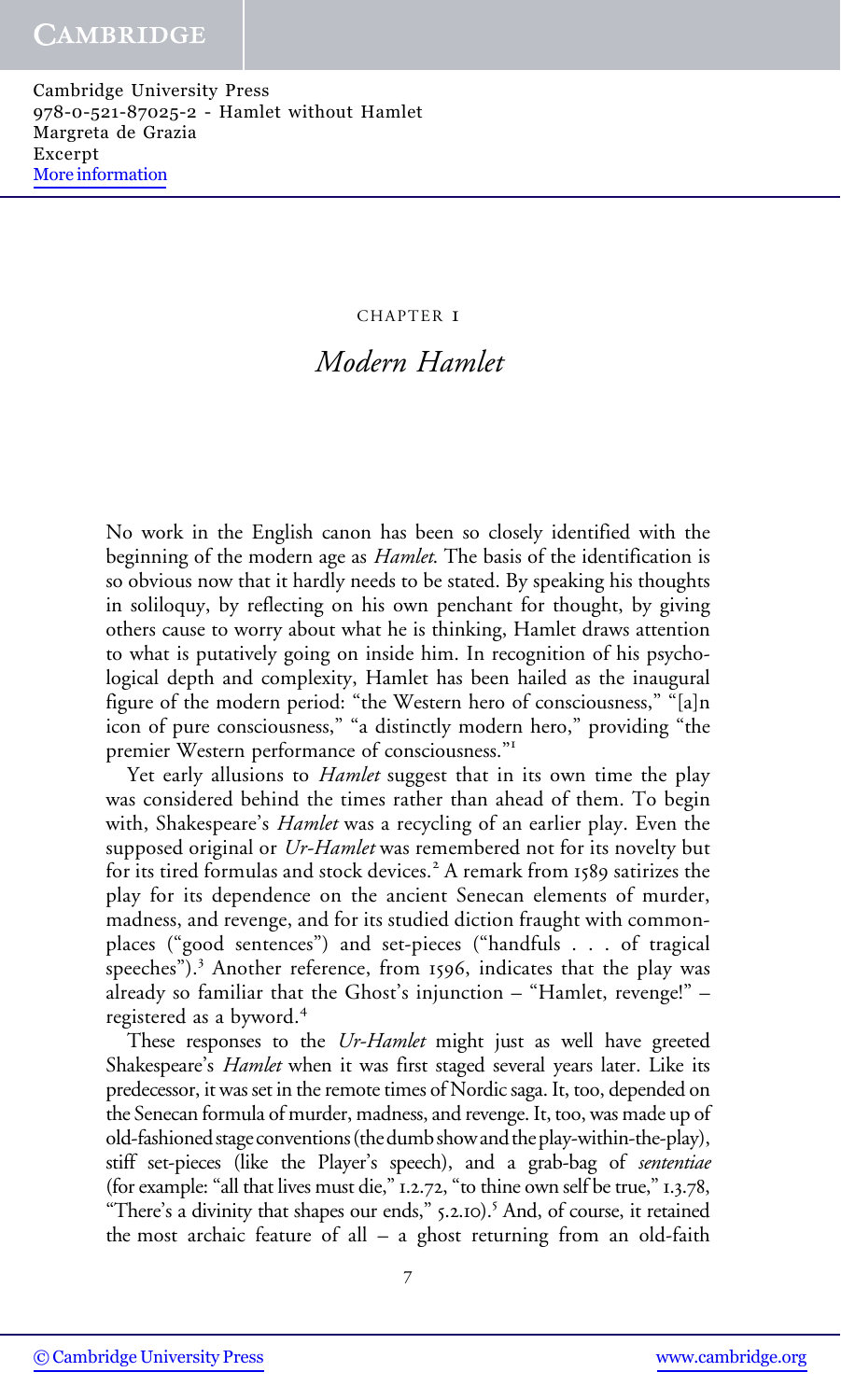8 Hamlet without Hamlet

Purgatory, enjoining the retaliative ("an eye for an eye") revenge of the Old Testament. Shakespeare's *Hamlet*, it might then be said, was old on arrival. Its sententious rhetoric and venerable topoi may explain why, according to Gabriel Harvey's marginal note, the play particularly appealed to "the wiser sort."<sup>6</sup> In all events, as the majority of the allusions from the seventeenth century indicate, it was the hoary old Ghost rather than the bright young Hamlet who stole the show.<sup>7</sup>

In 1604 one author, Anthony Scoloker, did credit the play's popularity to the prince and wished a like fortune on his own work, "Faith it should please all, like Prince Hamlet."<sup>8</sup> Yet the pleasure Hamlet gave derived not from what he had within ("that within which passes show," 1.2.85) but from what he had put on: his "antic disposition"  $(I.5.180)$ . Concluding that such popularity would cost him his sanity, Scoloker reconsiders: if to "please all" is to be "moone-sicke" and "runne madde," perhaps it would be better to have "displeased all." Several allusions suggest that Hamlet's lunatic racing – the physical counterpart to his "wild and whirling words"  $(1.5.139)$  – might well have been what pleased all. In two separate works, Dekker alludes to entrances by Hamlet in distracted motion: "break[ing] loose like a Beare from the stake" and "rush[ing] in by violence."<sup>9</sup> In Chapman, Jonson, and Marston's *Eastward Ho*, a madcap character named Hamlet makes a similarly disruptive entrance: "Enter Hamlet, a footman, in haste," reads the stage direction, and as an attendant's response indicates, his haste is quite frantic, "'Sfoot, Hamlet; are you mad? Whither run you  $now \dots$ <sup>"10</sup>

These spoofs were no doubt inspired by Shakespeare's play which explicitly calls for excited or violent motion from Hamlet. For example, he tears himself away from the clutches of Horatio and the guards in order to follow the Ghost; "By heaven, I'll make a ghost of him that lets me," he threatens (1.4.85). So, too, he zigzags maniacally about the stage in response to the Ghost's intonations from beneath the floorboards (1.5.156–71). He also holds Rosencrantz and Guildenstern in chase when they come to fetch him for England; "Hide fox, and all after" (F 4.2.30), he taunts, as he darts wildly off stage.<sup>11</sup> Hamlet's outrageous behavior at Ophelia's graveside might also be included in this zany repertoire, especially his salient leap into her grave, the only detail from the play remembered in the anonymous elegy (1618) to Richard Burbage, the first actor to play the role.<sup>12</sup> In the early decades of its performance, Hamlet's signature action may have been not paralyzing thought but frenzied motion. Like his dancing a jig and playing on a pipe after the success of the Mousetrap play (3.2.265ff.), his hyperactivity would have linked him more with the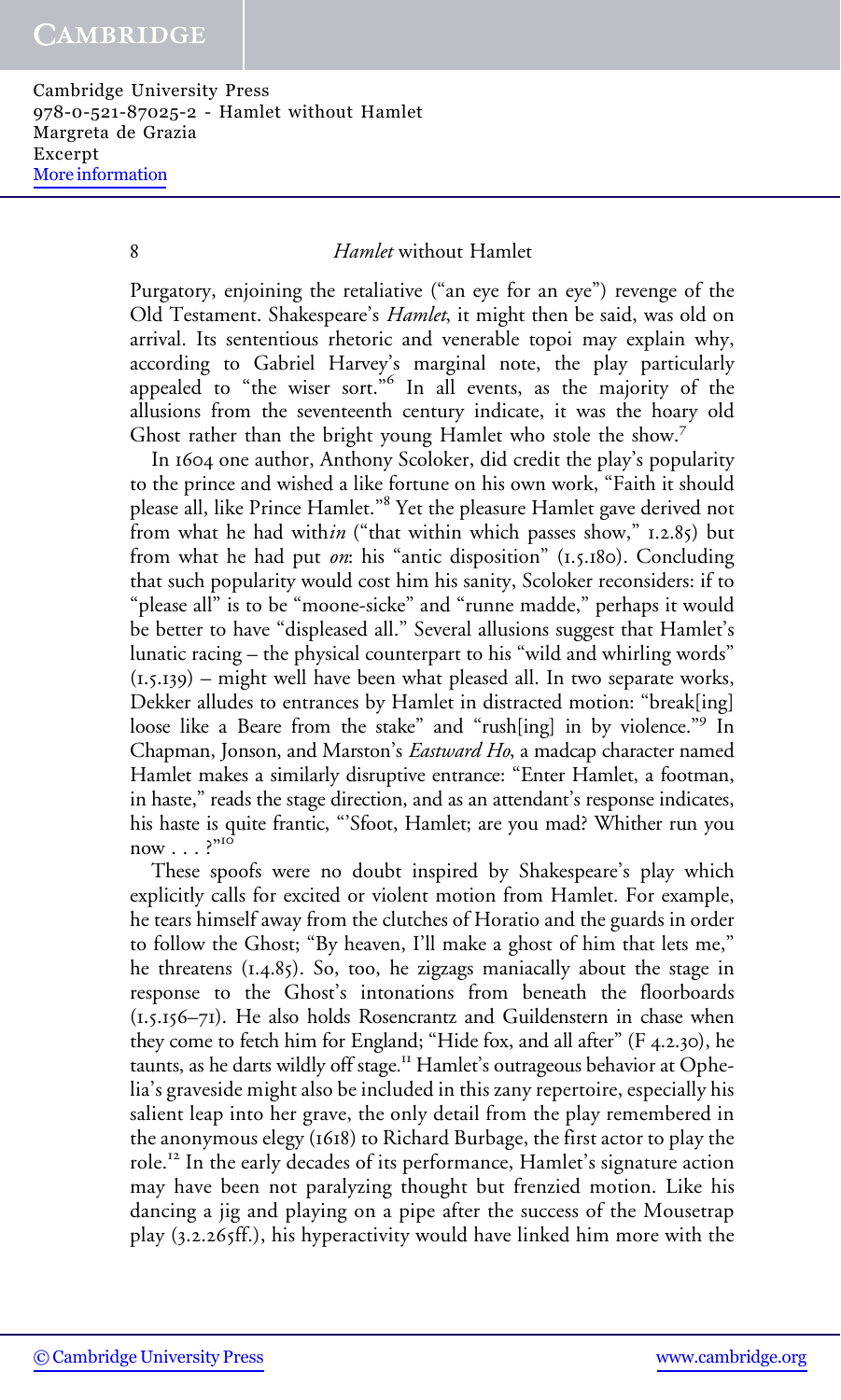### Modern Hamlet 9

roustabout clown of medieval folk tradition than with the introspective consciousness acclaimed by the modern period.<sup>13</sup>

Hamlet appeared old for different reasons after 1660 when Charles II upon returning from exile in France reopened the commercial theaters – after a hiatus of almost twenty years – with the formation of two theatrical companies. When the stock of extant English plays was divided between them, the plays of Shakespeare, consisting of "antiquated manners, morals, language and wit," were considered more old-fashioned than those of Jonson, Beaumont and Fletcher, and Shirley. John Evelyn after seeing a performance in 1661 jotted in his diary that he found Hamlet tediously outmoded: "the old playe began to disgust this refined age."<sup>14</sup> In the "refined age" of the Restoration, *Hamlet*, like all Elizabethan and Jacobean plays, belonged to the cruder previous period or "last age" before the great interregnal divide separating Charles I from Charles II.<sup>15</sup> English letters during this period were deemed backward or even barbarous, as Samuel Johnson noted: "The English nation, in the time of Shakespeare, was yet struggling to emerge from barbarity."<sup>16</sup> Shakespeare, according to David Hume, was the product of such benighted times: "born in a rude age, and educated in the lowest manner, without any instruction, either from the world or books."<sup>17</sup> The basis of the later period's contempt for the earlier was clear. Before the Interregnum, the English stage had largely lacked or ignored the civilizing canons of Aristotle, Horace, and their sixteenth-century Italian and seventeenth-century French redactors. The playhouses were imagined to have followed their own rustic native traditions, those of the medieval artisanal guilds, the "Carpenters, Cobblers and illiterate fellows," who had performed the early mysteries and miracle plays.<sup>18</sup> Written without the benefit of classical models, these earlier dramatic efforts were considered gothic: in the manner of the Goths, the barbarian hordes who had destroyed the Roman Empire. A minority insisted that Shakespeare was perfectly capable of having written Hamlet in the classical style; it was his regrettable desire to satisfy vulgar taste that drove him back to the "old Gothic manner."<sup>19</sup> Pope concluded the Preface to his edition of Shakespeare by comparing Shakespeare's works to "an ancient, majestick piece of Gothick Architecture" in contrast to "a neat Modern building" based on classical models, like Wren's St. Paul's Cathedral.<sup>20</sup>

Thus *Hamlet*, timeworn on arrival, was regarded after the Restoration and well into the eighteenth century as *antiquated*, old, barbarous, and gothic. So when did the play, or rather the main character of the play, acquire this historically precocious modernity?